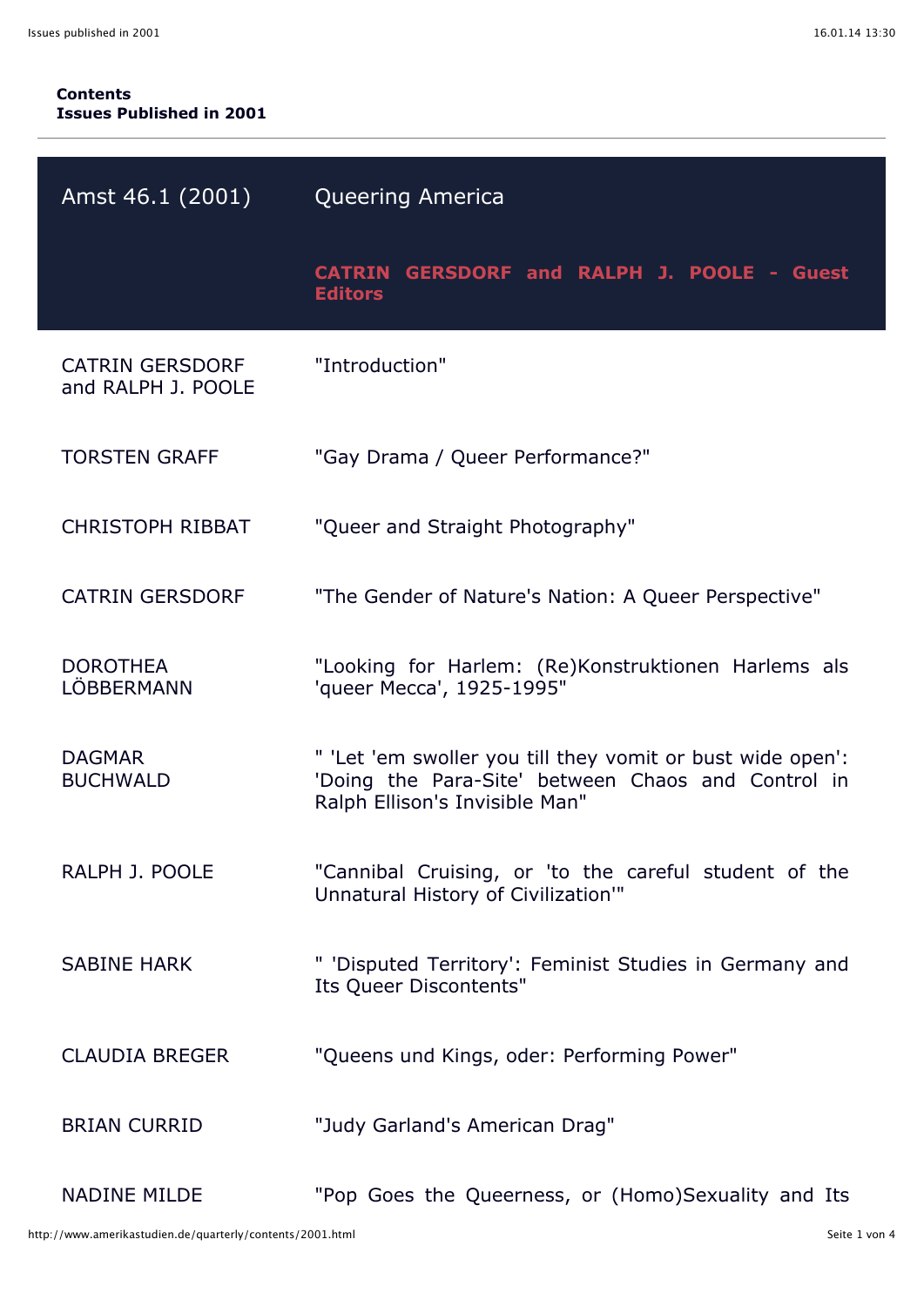Metaphors: On the Importance of Gay Sensibilities in Postmodern Culture and Theory"

| Amst 46.2 (2001) |  |
|------------------|--|
|------------------|--|

| <b>HERWIG FRIEDL</b> |             | "Global Aspects of American Pragmatist Thinking:       |  |
|----------------------|-------------|--------------------------------------------------------|--|
|                      |             | William James and Kitarô Nishida on the Purity of Pure |  |
|                      | Experience" |                                                        |  |
|                      |             |                                                        |  |

- ULRICH LAPPENKÜPER "Theodore Roosevelt und das europäische Gleichgewicht (1901-1909)"
- CHERYL ALEXANDER MALCOLM "Othering the Other in Abraham Cahan's Yekl: A Tale of the New York Ghetto"
- JÜRGEN C. WOLTER "From History to Communal Narrative: The Merging of Cultural Paradigms in Their Eyes Were Watching God"
- HEIKE PAUL "Old, New and 'Neo' Immigrant Fictions in American Literature: The Immigrant Presence in David Guterson's Snow Falling on Cedars and T. C. Boyle's The Tortilla Curtain"
- **SUSANNE AUFLITSCH** "Beth Henley's Early Family Plays: Dysfunctional Parenting, the South, and Feminism"
- ULF SCHULENBERG "Fredric Jameson's American Neo-Marxism and the Dialectics of Totality and Difference"

| Amst 46.3 (2001) | Special Issue: Popular Culture                                                       |  |  |
|------------------|--------------------------------------------------------------------------------------|--|--|
|                  | ULLA HASELSTEIN, BERNDT OSTENDORF, PETER<br><b>SCHNECK (München) - Guest Editors</b> |  |  |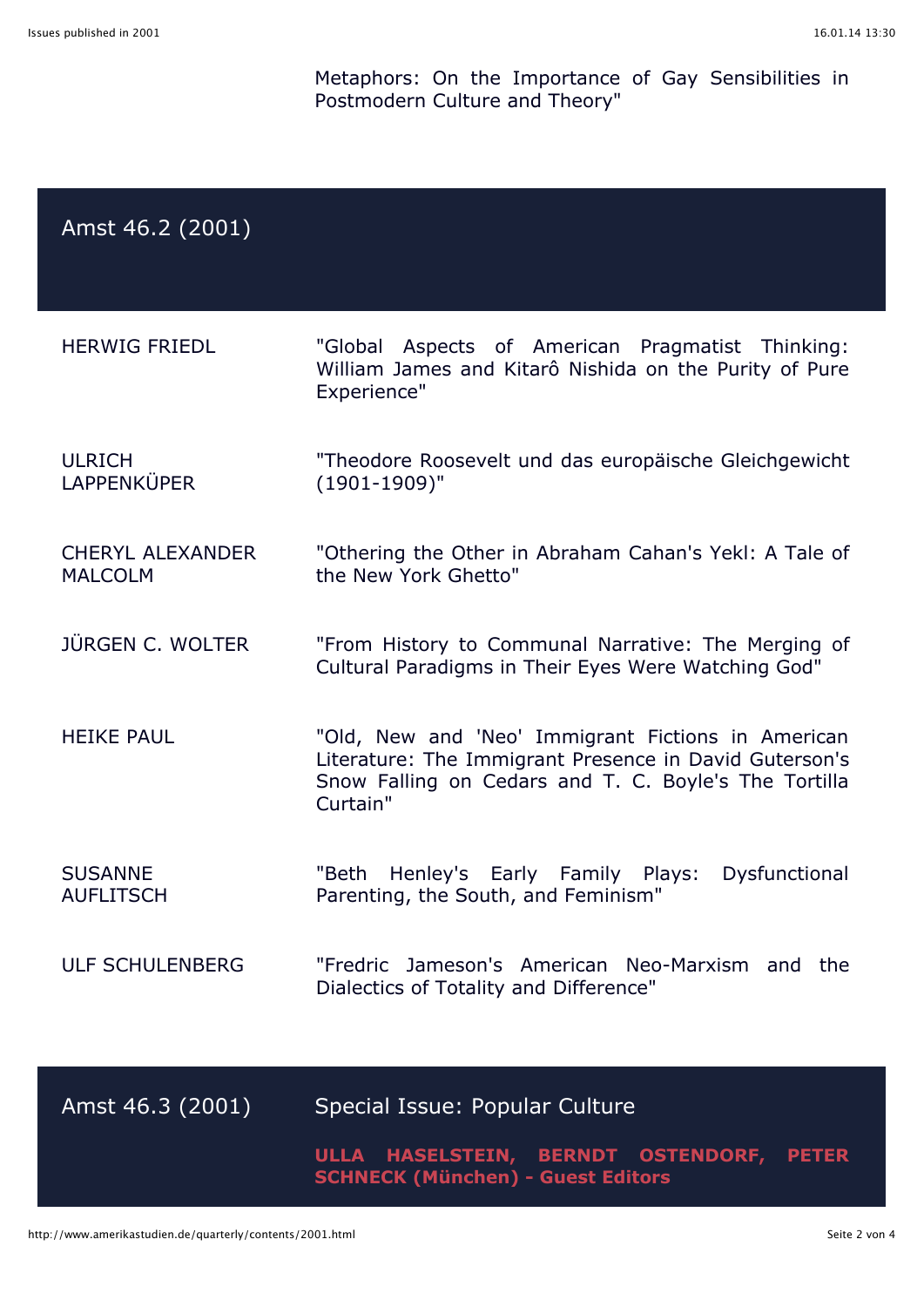| <b>ULLA HASELSTEIN</b><br><b>BERNDT</b><br><b>OSTENDORF</b><br>PETER SCHNECK | "Popular Culture: Introduction"                                                                                                           |
|------------------------------------------------------------------------------|-------------------------------------------------------------------------------------------------------------------------------------------|
| <b>BERNDT</b><br><b>OSTENDORF</b>                                            | "Why Is American Popular Culture So Popular? A View<br>from Europe"                                                                       |
| <b>SHERRY LINKON</b><br><b>JOHN RUSSO</b>                                    | "Class Confusions: American Media Discourse About<br>Class"                                                                               |
| <b>WINFRIED FLUCK</b>                                                        | "Crime, Guilt, and Subjectivity in Film Noir"                                                                                             |
| PETER SCHNECK                                                                | "Image Fictions: Literature, Television, and the End(s)<br>of Irony"                                                                      |
| <b>HANJO BERRESSEM</b>                                                       | " 'Think Globally, But Better to Act Elvisly': Elvis and El<br>Vez"                                                                       |
| <b>REINHOLD</b><br><b>WAGNLEITNER</b>                                        | " 'No Commodity Is Quite So Strange As This Thing<br>Called Cultural Exchange': The Foreign Politics of<br>American Pop Culture Hegemony" |
| Amst 46.4 (2001)                                                             | Toward a New American Century?<br>The US Hegemon in Motion                                                                                |
|                                                                              | Bernd W. Kubbig (Frankfurt a.M.) - Guest Editor                                                                                           |
| BERND W. KUBBIG                                                              | "Introduction: The US Hegemon in the 'American<br>Century.' The State of the Art and the German<br>Contributions"                         |
| <b>RUDOLF WITZEL</b>                                                         | "Blueprints of American Global Policy since 1945"                                                                                         |
| <b>BEATE NEUSS</b>                                                           | " 'Benign Hegemonic Power': A Means of Refashioning                                                                                       |